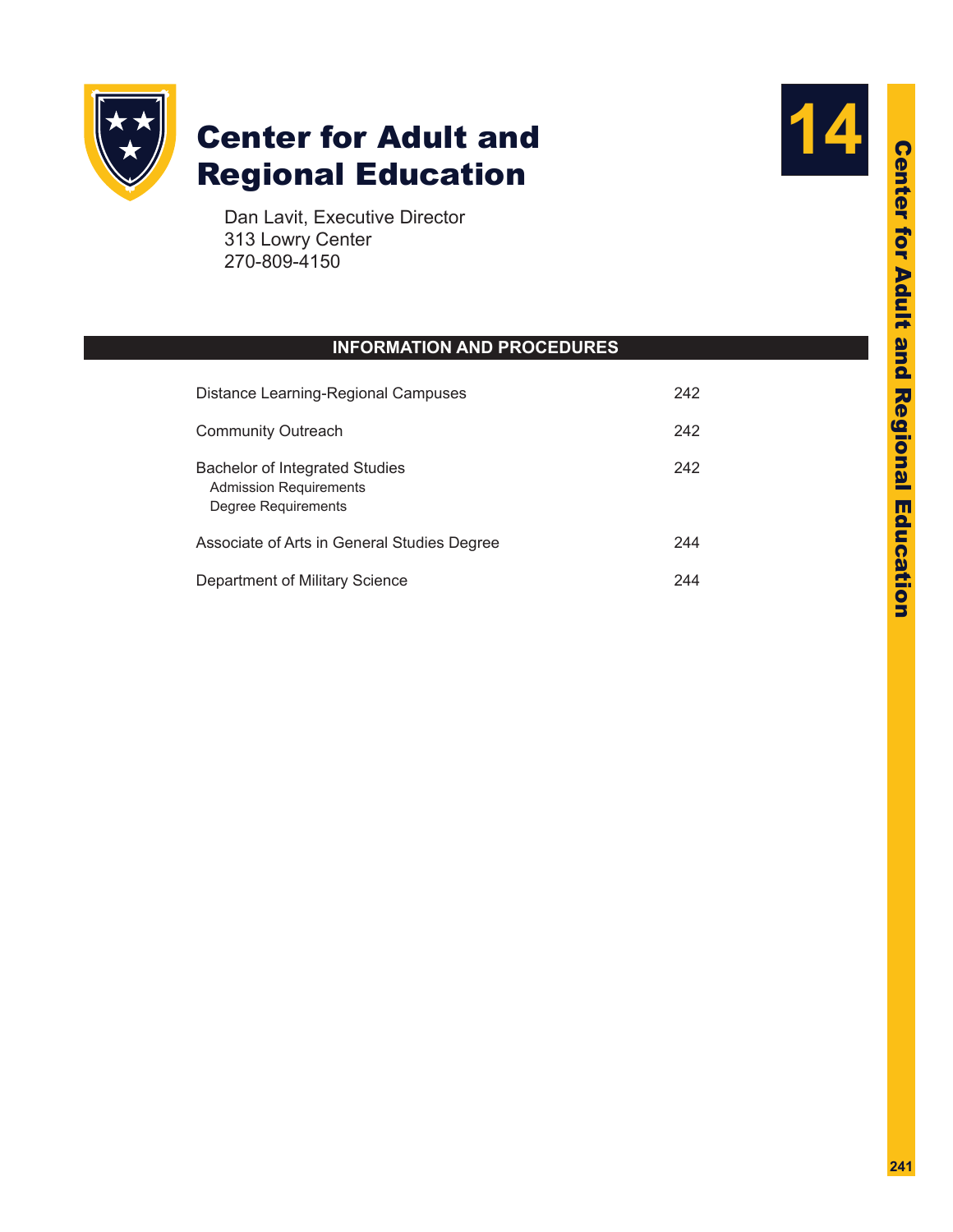<span id="page-1-0"></span>The Center for Adult and Regional Education's (CARE) mission is to serve the unique needs of the adult learner through program offerings and services offered at the regional campuses and beyond. While meeting the state mandate to serve the non-traditional stu dents who desire educational opportunities in the 18 western most counties in Kentucky, the primary focus of CARE is the adult learner and the delivery systems that best serve them. The adult learner is a key aspect of the University's strategic plan and mission statement, as well as the Council on Postsecondary Education's Stronger by Degrees initiative.

CARE consists of the following administrative functions and units: Regional Campuses, the Office of Community Outreach, the Training Resource Center, and Interactive Television (ITV) operations. The fol lowing academic programs are also a part of CARE: Military Science (ROTC), Recreation (REC) courses, the Associate of Arts in General Studies (AAGS), and the Bachelor of Integrated Studies. Under the direction of CARE, all learning activities at regional campuses.

#### **Distance Learning-Regional Campuses**

Murray State University offers an extensive schedule of degree programs and courses at regional campus locations and/or via dis tance learning technologies, including interactive television (ITV), and the Internet. Graduate and undergraduate degree programs and courses are offered in Paducah, Hopkinsville, Madisonville, Hen derson, and Fort Campbell, as well as other locations throughout the region. Murray State University has a fully interactive two-way video classroom network. This network links the Murray campus with the MSU regional campuses to provide access to students in MSU's 18 county service region.

# **Distance Learning-Online**

Online courses are instruction conducted entirely on the Inter net. Students should have a basic knowledge of computers, reliable Internet access, and experience using e-mail. Online courses are published in the official schedule of classes each semester with an instruction method of "web". Like traditional courses, registration for online courses is through the *myGate* system. Online course are available for all admitted MSU students. There is no special ap plication needed to enroll in online courses. Online course tuition is different from traditional courses. Visit the MSU website or call the Bursar's Office (270-809-4227) for current tuition rates.

For more information about these courses, contact 270-809- 4159 or 1-800-669-7654.

#### **Community Outreach**

Continuing education programs and services include non-credit professional development courses, workshops, teleconferences, and seminars; conference coordination, continuing education unit (CEU) administration; and other special programs. Online profes sional certificate programs are also offered through a partnership with ed2go.com. University faculty/staff, business and industry, and other interested individuals are encouraged to contact the office regarding their special training needs and interests.

Also offered are a wide range of youth programs, including camps with commuter and residential options, and ACT prep workshops. Registration services are available for youth and adult programming as well as conference and event coordination services.

For more information about youth programs, online certificates, conferences and workshops, or any of the non-credit programs, contact the Office of Community Outreach, 270-809-3659.

#### **Bachelor of Integrated Studies**

The Bachelor of Integrated Studies is an alternative baccalaure ate degree for adults who already have college credits. The Integrat ed Studies program works best for students established in careers who do not need specific academic credential for a new career. It also works well for students who desire a liberal arts education and for some students who plan to enter graduate programs.

Adults find the Integrated Studies program attractive for its flex ible degree requirements, which make it easier to apply previous college work to a Murray State degree. Other attractive features include acceptance of transfer coursework, encouragement of students to seek college credit for prior learning, and the learning contract which enables Integrated Studies students to complete requirements in some courses without attending classes.

#### **Admission Requirements**

The Integrated Studies degree is not for everyone. Admission into the program is available to adult students who meet the fol lowing conditions:

• Must have 60 hours of prior credit

• Must have a 2.2 GPA or higher in prior coursework

• Must have a one-year absence from school OR be a KCTCS transfer.

Exceptions to the above requirements are made by consent of the Integrated Studies Program Director.

**Limitations.** Due to the accreditation requirements of the Col lege of Business, any student who wishes to apply business course credits to the Integrated Studies degree requirements must consult an Integrated Studies advisor. Students who have more than 25% of their coursework in business courses may be required to complete the business core. Teacher education and nursing program courses are not available to Integrated Studies students. The degree is not designed for students who want credentials for entry into profes sional fields that require a specific undergraduate course of study. Students wishing to change their major to the Bachelor of Integrated Studies, must first speak to a program advisor and have an overall GPA of 2.5 or greater.

#### **General Degree Requirements**

The Bachelor of Integrated Studies degree requires 120 semester hours. Thirty-two semester hours must be taken with Murray State. Thirty-nine upper-division credits, courses taken at or above the 300-level, must be completed. An overall Grade Point Average (GPA) of 2.0, 32 semester hours of credit with Murray State University with a GPA of 2.0, and 30 semester hours in a field of study with a GPA of 2.5 are required. **Note:** This degree does not restrict the final hours from transferring into Murray State so long as the transfer hours are pre-approved by the Integrated Studies advisor and the Registrar. **See Mandatory Developmental Courses section in** *Academic De grees and Programs* **.**

| <b>Bachelor of Integrated Studies</b><br>CIP 24.0102 |  |  |  |
|------------------------------------------------------|--|--|--|
|                                                      |  |  |  |
| • Oral and Written Communication                     |  |  |  |
|                                                      |  |  |  |
| One University Studies elective in this category3    |  |  |  |

•*Global Awareness, Cultural Diversity, and the World's Artistic Traditions*

One University Studies elective in this category .............. 3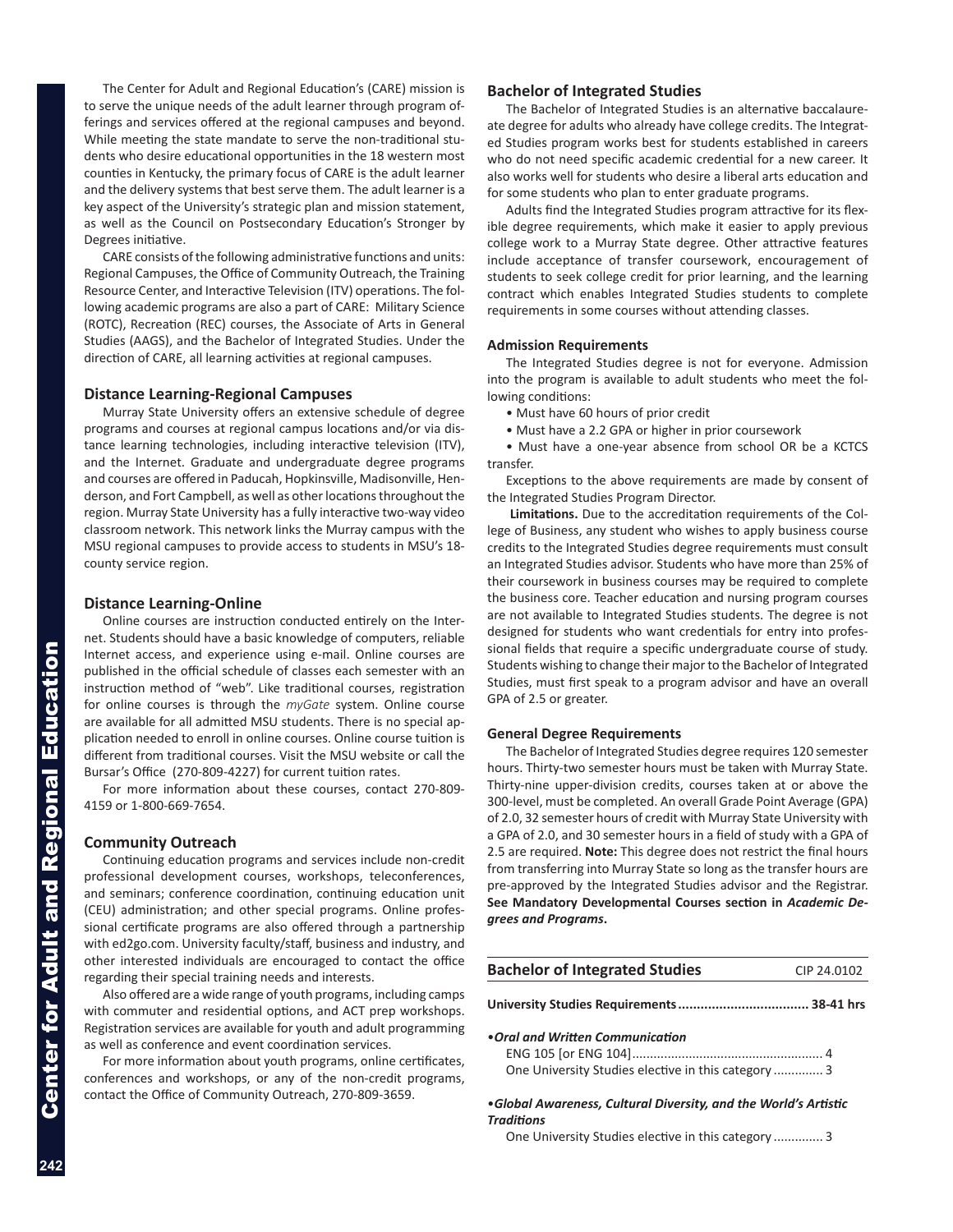## •*Scientific Inquiry, Methodologies, and Quantitative Skills*

| One University Studies science course with lab 4-5 |
|----------------------------------------------------|
| One University Studies mathematics course3-5       |

| • Social and Self-Awareness and Responsible Citizenship |  |  |
|---------------------------------------------------------|--|--|
| One Ethics, Social Responsibility and Civic Engagement  |  |  |
|                                                         |  |  |
|                                                         |  |  |

•*World's Historical, Literary, and Philosophical Traditions* CIV 201 or CIV 202 [or HON 201 or 202].......................... 3 HUM 211 [or honors course HON 251]............................ 3

#### •*University Studies Approved Electives*

Choose nine hours from the list of University Studies electives. No more than two courses from one thematic category .

|  | BIS 399 Seminar in Integrated Studies |  |
|--|---------------------------------------|--|
|  | BIS 437 Senior Project                |  |
|  | Field of Study (18 hrs)               |  |
|  | Research Methods (6 hrs)              |  |
|  |                                       |  |

Portfolio credits *(max. 30 semester credit hours)* Military and professional courses Credits from accredited institutions

#### **Total Curriculum Requirements ........................................ 120 hrs**

#### **Field of Study**

The field of study is a planned academic concentration agreed upon by the student and the Integrated Studies advisor. The field may be interdisciplinary (for example, humanities or natural sci ences) or it might be built upon a core consisting of a traditional major or minor. Some students build their field of study on the basis of courses required for admission to a graduate program. The point is that Integrated Studies students have individually designed aca demic concentrations that need not follow the major requirements for traditional degrees.

However designed, the field of study must include two appropri ate courses in research methodology. These courses prepare the student for the culmination of the Integrated Studies program and the field of study project. A senior baccalaureate thesis is required of every student.

The field of study project is the final step in completing the Bachelor of Integrated Studies degree. The project report will be displayed in the Murray State University library's *Digital Commons*. It serves as a synthesis of applied learning and as a basis for an as sessment of the student's analytical skills.

#### **Active Status**

Students may proceed at their own pace, taking as many or as few courses as they can handle. See MSU readmission requirements in *Undergraduate Admissions* for students who have been out of school for more than two semesters.

#### **Fees**

The following are fees applicable to the Bachelor of Integrated Studies degree:

- application fee-\$40; non-refundable; does not apply to tuition;
- **portfolio assessment**—refer to the *Schedule of Fees* for more information;
- • **undergraduate semester credit hour—**refer to the *Schedule of Fees* for more information;
- • **departmental challenge examination fee**—Refer to the *Schedule of Fees* for information.
- web-based course fee-web-based courses have additional course fees. Refer to the *Schedule of Fees* for information.

#### **Earning Academic Credit**

BIS 399 is required of all Integrated Studies students for three semester hours of credit.

The learning contract is a method by which a student completes an arranged course sponsored by a department and supervised by a Murray State University faculty member.

Departmental challenge examinations measure how well a student has mastered the content of courses which are normally offered to traditional students. Applications for departmental chal lenge examinations are made to the concerned department.

The College Level Examinations Program (CLEP) provides a way to earn college credit by taking standardized tests. A student may arrange to take these tests at any higher education institution offer ing the tests. Students who have ever enrolled at Murray State must have permission to take the CLEP tests. Contact the Testing Center, 270-809-6848.

Integrated Studies students may apply for credit in Murray State courses by submitting an educational portfolio to a willing faculty reviewer of materials to show that the student has learned the course content. A maximum of 30 semester credit hours may be awarded for credit. The Integrated Studies program maintains a portfolio guide setting forth procedures for submission and evalu ation of portfolios. **Each department will determine the methods for evaluation of portfolios. Any awarded credit will not be posted to the student's official MSU transcript until the student is up for graduation with a Integrated Studies degree.**

Traditional classroom courses scheduled by Murray State University both on-campus and off-campus may be a method for completing the external degree requirements. Many courses have been especially scheduled in the evenings for the adult student. The schedule of classes may be found under *Quick Links* at www. murraystate.edu.

Transfer credit from other accredited colleges or universities can become a part of the degree program of studies. There is no maxi mum limit of credit hours which may be transferred to the external degree program from an accredited college or university as long as the student has maintained an overall *C* average. The student must earn a minimum of 32 semester hours of degree credit at Murray State.

Policies not stated in this section may be found by referring to Murray State University's policies in other sections of this bulletin. For additional information regarding admission criteria, degree requirements, curriculum and fees, contact the Integrated Studies Program Director, Center for Adult and Regional Education, Murray State University, 313 Lowry Center, Murray KY 42071-0009, or call 270-809-4159; outside Calloway County, call toll free, 1-800-669- 7654.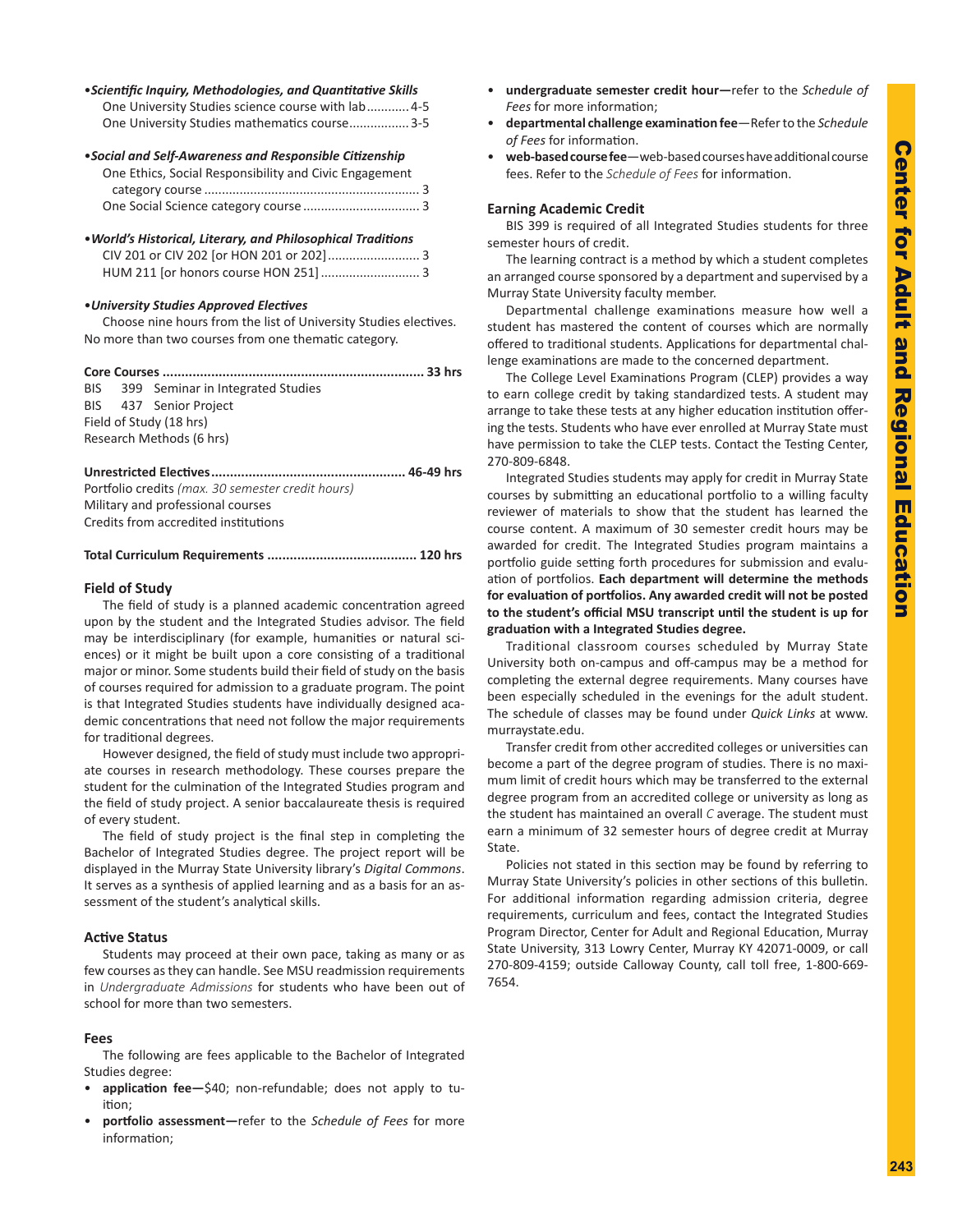## <span id="page-3-0"></span>**Associate of Arts — General Studies**

The Associate of Arts in General Studies is a degree for special populations and includes the following course requirements. **Refer to the "Degrees" section of** *Academic Degrees and Programs* **for additional degree requirements.**

| <b>General Studies</b> |             |
|------------------------|-------------|
| Associate of Arts      | CIP 24,0101 |
|                        |             |

**University Studies Requirements................................39-43 hrs** (See *Academic Degrees and Programs* for approved University Studies selections and the section on **Mandatory Developmental Courses**.)

•*Oral and Written Communication ................................... 4 hrs*  ENG 105 [or ENG 104]

**Select courses from the categories indicated below from the ap proved list of University Studies courses in** *Academic Degrees and Programs***. No more than two courses in any one discipline may be taken within any one University Studies category to fulfill University Studies requirements.**

| •Global Awareness, Cultural Diversity, and the                                                                         |  |  |
|------------------------------------------------------------------------------------------------------------------------|--|--|
| • Scientific Inquiry, Methodologies, and                                                                               |  |  |
| •Social and Self-Awareness and Responsible Citizenship 6 hrs<br>One Ethics, Social Responsibility and Civic Engagement |  |  |
| • World's Historical, Literary, and                                                                                    |  |  |
| . University Studies Approved Electives10-12 hrs                                                                       |  |  |
|                                                                                                                        |  |  |
|                                                                                                                        |  |  |

# Department of Military Science

211 Blackburn Science Building

270-809-5061

The purpose of the Reserve Officer Training Corps (ROTC) program is to qualify college students for commissioning in the United States Army as officers in the grade of Second Lieutenant. This includes the Active Army (AD), National Guard (NG), and U.S. Army Reserves (USAR). This program of study is designed to develop the individual leadership and management skills that are necessary as an officer and equally beneficial and applicable to most other professions or vocations.

The Department of Military Science offers a four year and two year course of instruction which are divided into two phases, the basic course and the advanced course. Prerequisites for entry into the advanced course are 10 hours of basic Military Science courses, which include MIL 101, MIL 102, MIL 201 and MIL 202, or complete MIL 210 (Basic Cadet Summer Training Course at Ft. Knox, KY). Qualified veterans, NG, or USAR personnel may qualify for immediate place -

ment in the advanced course. Students must have at least 54 credit hours and two years (4 semesters) left at Murray State University for entry into the advanced course as well.

The Department of Military Science requires at least 26 hours of Military Science in the 300- and 400-level and HIS 333 to receive a minor and/or to receive a commission. Six minor hours must be up per-level courses completed in residence at Murray State University. Military Science courses such as MIL 101, MIL 102, MIL 201, and MIL 202 may be used as elective hours for students pursuing any degree at Murray State.

A student may be selected, after contracting to serve, for Active Duty or service in one of the Reserve Components (NG/USAR) upon the completion of the advance course requirements and receipt of a bachelor's degree. The student will have the opportunity to request the branch or "area" for commissioning. There are several branches to choose from:

| <b>Adjutant General's Corps</b> | Corps of Engineers           | <b>Military Police Corps</b> |
|---------------------------------|------------------------------|------------------------------|
| Air Defense                     | <b>Field Artillery</b>       | Nurse Corps                  |
| Armor                           | Finance                      | Ordance Corps                |
| Artillery                       | Infantry                     | <b>Quartermaster Corps</b>   |
| Aviation                        | <b>Medical Service Corps</b> | Signal Corps                 |
| <b>Chemical Corps</b>           | Military Intelligence        | Transportation               |
|                                 |                              |                              |

Those students who desire to enter active duty are obligated to serve up to four years (depending if scholarship or not). Students choosing a Reserve Component option may request a Guaranteed Reserve Forces Duty (GRFD) contract. Students selecting this option serve on active duty for the duration of the branch school chosen then serve six (6) years for the National Guard or United States Army Reserve.

National scholarships are available which cover the cost of tuition and books. Information on National Scholarships may be found at www.goarmy.com. Students must apply for National Scholarships during their junior or senior year of high school. National Scholarship recipients and contracted cadets receive a monthly stipend during the school year. ROTC enrolled students may apply for housing scholarships and tuition scholarships as available. For more infor mation on scholarships, contact the Department of Military Science 270-809-5061. Students qualifying for the advance courses may also belong to a NG or USAR unit under the Simultaneous Membership Program (SMP) and receive financial benefits by both ROTC and the NG or USAR unit.

Military manuals are provided by the Department of Military Science. All advanced course contracted cadets attend a leadership practicum in the summer between their junior and senior years of ROTC.

# **FOUR YEAR MINOR: Military Science**

| HIS  | 333 | Military History of the United States                                                                          |  |  |
|------|-----|----------------------------------------------------------------------------------------------------------------|--|--|
| MIL  | 100 | <b>Physical Conditioning Lab</b>                                                                               |  |  |
| MIL. |     | 101 Introduction to the Army and Critical Thinking                                                             |  |  |
| MIL  |     | 102 Introduction to the Profession of Arms                                                                     |  |  |
| MIL  |     | 201 Foundations of Leadership                                                                                  |  |  |
| MIL. |     | 202 Foundations of Tactical Leadership                                                                         |  |  |
| MIL  |     | 301 Training Management and                                                                                    |  |  |
|      |     | the Warfighting Functions                                                                                      |  |  |
| MIL  |     | 302 Applied Team Leadership in Small Unit Operations                                                           |  |  |
| MIL  |     | 401 The Army Officer                                                                                           |  |  |
| MIL. |     | 402 Company Grade Leadership                                                                                   |  |  |
| MIL. |     | 410 Leader Development-Advanced Cadet                                                                          |  |  |
|      |     | Summer Training <sup>1</sup>                                                                                   |  |  |
|      |     | di serai serai berakhan sebagai serai sebagai serai serai serai serai serai serai serai serai serai di berakha |  |  |

<sup>1</sup> Leadership practicum during the summer session that is not required to obtain the four year minor; however, it is required for commissioning selection and contracted cadets.

**244**